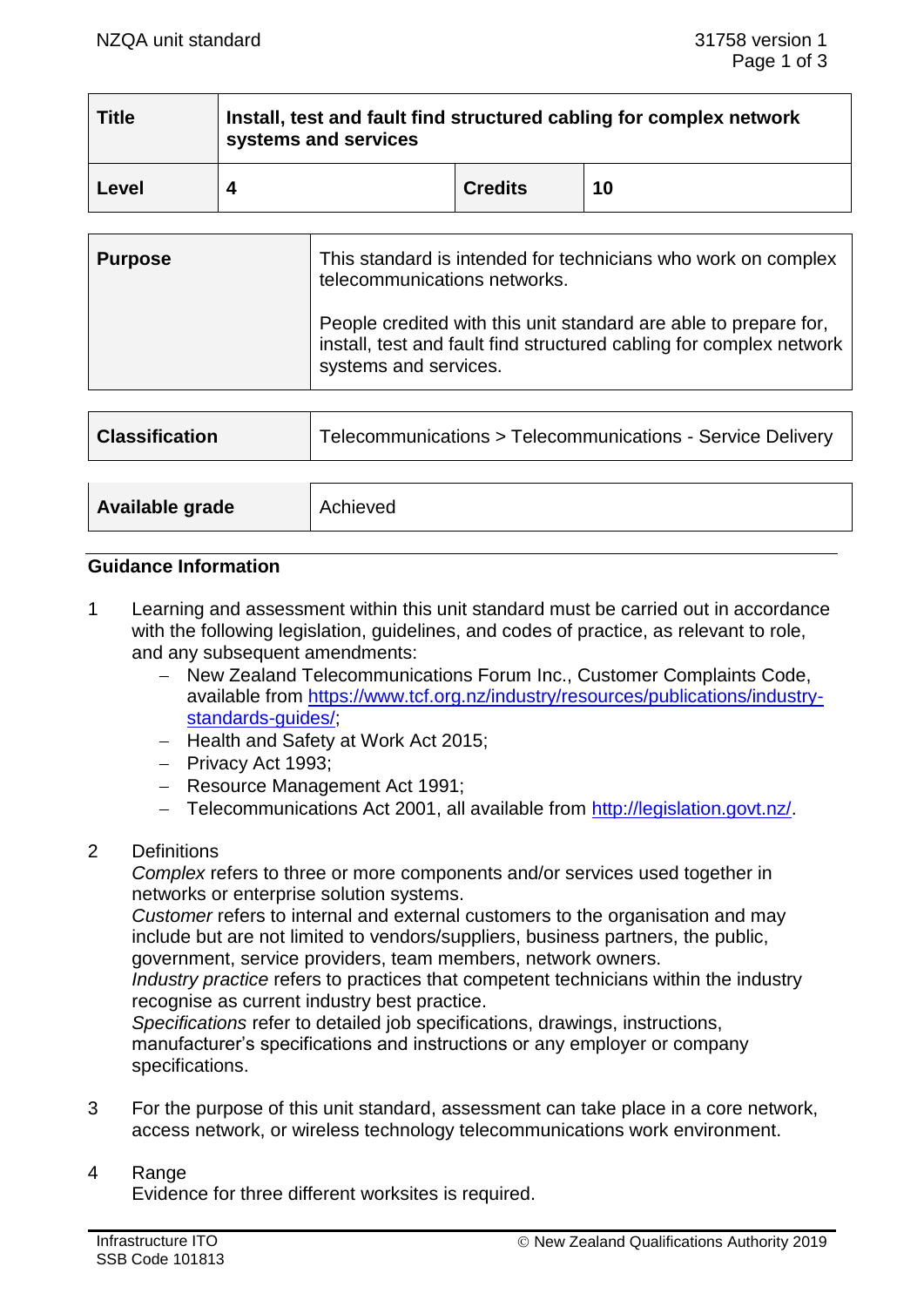# **Outcomes and performance criteria**

## **Outcome 1**

Prepare for installation of structured cabling for complex network systems and services.

## **Performance criteria**

- 1.1 Scope and timing of installation work is determined in accordance with specifications and customer requirements.
- 1.2 Cables and a structured cabling system are confirmed in terms of suitability and alignment with specifications and industry practice.
- 1.3 Service entrances, terminating facilities and equipment rooms are confirmed in accordance with the installation plan.
- 1.4 Installation plan is developed and confirmed with the customer and supervisor.

Range available resources, required materials, timing, and site access.

1.5 Materials are obtained from stock and delivered to site in accordance with industry practice.

#### **Outcome 2**

Install structured cabling for complex network systems and services.

#### **Performance criteria**

- 2.1 Fitting, mounting, location, and positioning of hardware is completed in accordance with specifications and industry practice.
	- Range hardware may include but is not limited to  $-$  cable trays, ducting, terminating blocks, cabinets, frames, connectors, catenary wiring.
- 2.2 Earthing, bonding, and protection is completed in accordance with specifications and industry practice.
- 2.3 Cables are installed, terminated, and labelled in accordance with specifications and industry practice.
- 2.4 Fire-stopping products are installed in accordance with regulatory requirements and industry practice.
- 2.5 Installation progress documentation is maintained in accordance with the installation plan.
- 2.6 Drawings are marked up to reflect the as-built situation in accordance with industry practice.